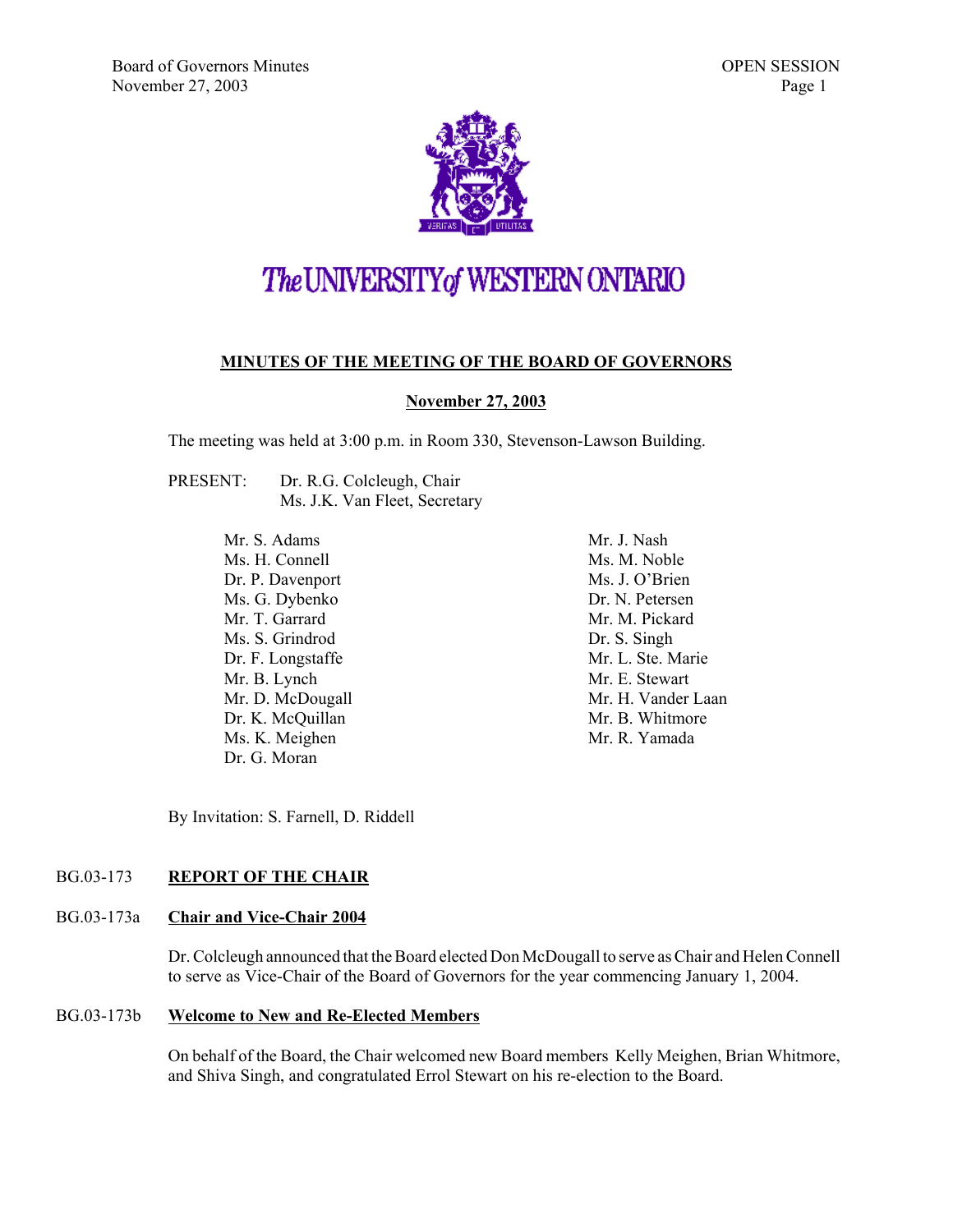Board of Governors Minutes **OPEN SESSION** November 27, 2003 Page 2

#### BG.03-174 **REPORT OF THE PRESIDENT** [Appendix I]

The President reported on the Sarnia-Lambton Research Facility, Maclean's Annual Rankings of Universities, COU Executive Heads' Meeting with New Minister, Western's Fall Preview Day, Athletics Fundraising and activities of the President during the months of October and November, 2003. Slides used to highlight his presentation are attached as [Appendix 1 t](#page-7-0)o these Minutes.

#### BG.03-175 **UNANIMOUS CONSENT AGENDA** [Appendix II]

It was moved by J. Nash, seconded by B. Lynch,

That the items listed in the Unanimous Consent Motion, detailed in Appendix II, excluding item 2, Policy 1.37 - Parking & Traffic Regulations, be approved and/or received for information by the Board of Governors by unanimous consent.

CARRIED

#### **REPORT OF THE PROPERTY & FINANCE COMMITTEE** [Appendix III]

#### BG.03-176 **Policy 2.8 - Purchase of Materials and Services**

It was moved by J. Nash, seconded by B. Lynch

That the Board of Governors approve amendments to Policy 2.8 - Purchase of Materials and Services, detailed in Appendix III, Annex 1.

CARRIED by unanimous consent.

#### BG.03-177 **Policy 1.37 - Parking and Traffic Regulations**

Referring to the proposed amendments to the Parking and Traffic Regulations, Mr. Stewart stated his concerns about the revisions to Section 17.03 which deals with visitor parking. The proposed wording of this section, if approved, will eliminate free overnight parking. Given the difficulties associated with parking on campus, he proposed that free parking should be permitted at parking meters from 10:00 p.m. to 7:00 a.m. for students and researchers who come to campus after classes end. The Board agreed to remove Section 17.03 from the recommendation pending further review.

It was moved by G. Dybenko, seconded by M. Pickard,

That the Board of Governors approve amendments to the University's Parking and Traffic Regulations (Policy 1.37), excluding Section 17.03.

The question was called and CARRIED.

#### BG.03-178 **Rotman Canada Research Chair in Philosophy of Science**

The report on the Rotman Canada Research Chair in Philosophy of Science, detailed in Appendix III, was received for information.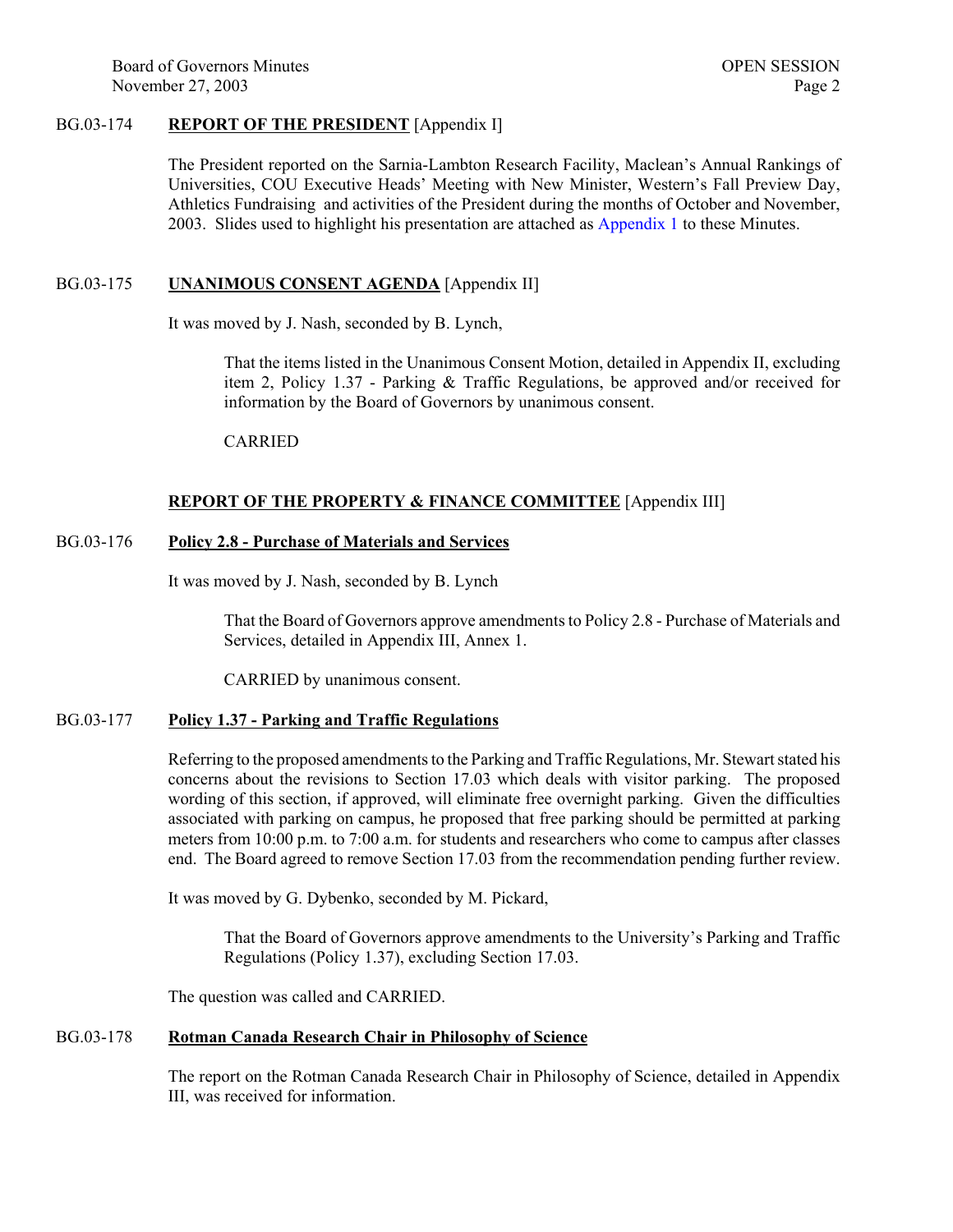Board of Governors Minutes **OPEN SESSION** November 27, 2003 Page 3

#### BG.03-179 **2002-03 Budget Indicators**

A report on the 2002-03 Budget Indicators, detailed in Appendix III, was received for information. Ms. Dybenko clarified that the Carryforward Reserve is \$17 million not \$13 million as noted in item 1 of the report.

#### BG.03-180 **Proposed Format - 2004-05 Capital Budget**

The Board received for information a report on the proposed format of the 2004-05 Capital Budget (Appendix III, information item 3).

#### BG.03-181 **Scholarships, Awards, Prizes**

The report on scholarships, awards and prizes in Annex 5 of Appendix III was received for information.

#### BG.03-182 **Report on Endowments**

A report on endowments, detailed in Appendix III, Annex 6, was received for information by unanimous consent.

#### **REPORT OF THE AUDIT COMMITTEE** [Appendix IV]

#### BG.03-183 **Remittance of Tax, CPP and EI Premiums to the Receiver General**

A report on remittance of Tax, CPP and EI Premiums to the Receiver General was received for information. This is contained in Appendix IV.

#### BG.03-184 **Internal Audit Projects 2003-2004**

The report on Internal Audit Projects for 2003-2004, detailed in Appendix IV, was received for information.

#### **REPORT OF THE CAMPUS & COMMUNITY AFFAIRS COMMITTEE** [Appendix V]

#### BG.03-185 **Non-Discrimination/Harassment Policy**

It was moved by H. Connell, seconded by L. Ste. Marie,

That the Board of Governors approve the Non-Discrimination/Harassment policy shown in Appendix V, Annex 1.

#### CARRIED

#### BG.03-186 **Code of Student Conduct Amendments**

It was moved by H. Connell, seconded by L. Ste. Marie,

That the Board of Governors approve the revisions to the Code of Student Conduct as set out in Appendix V, item 2.

#### CARRIED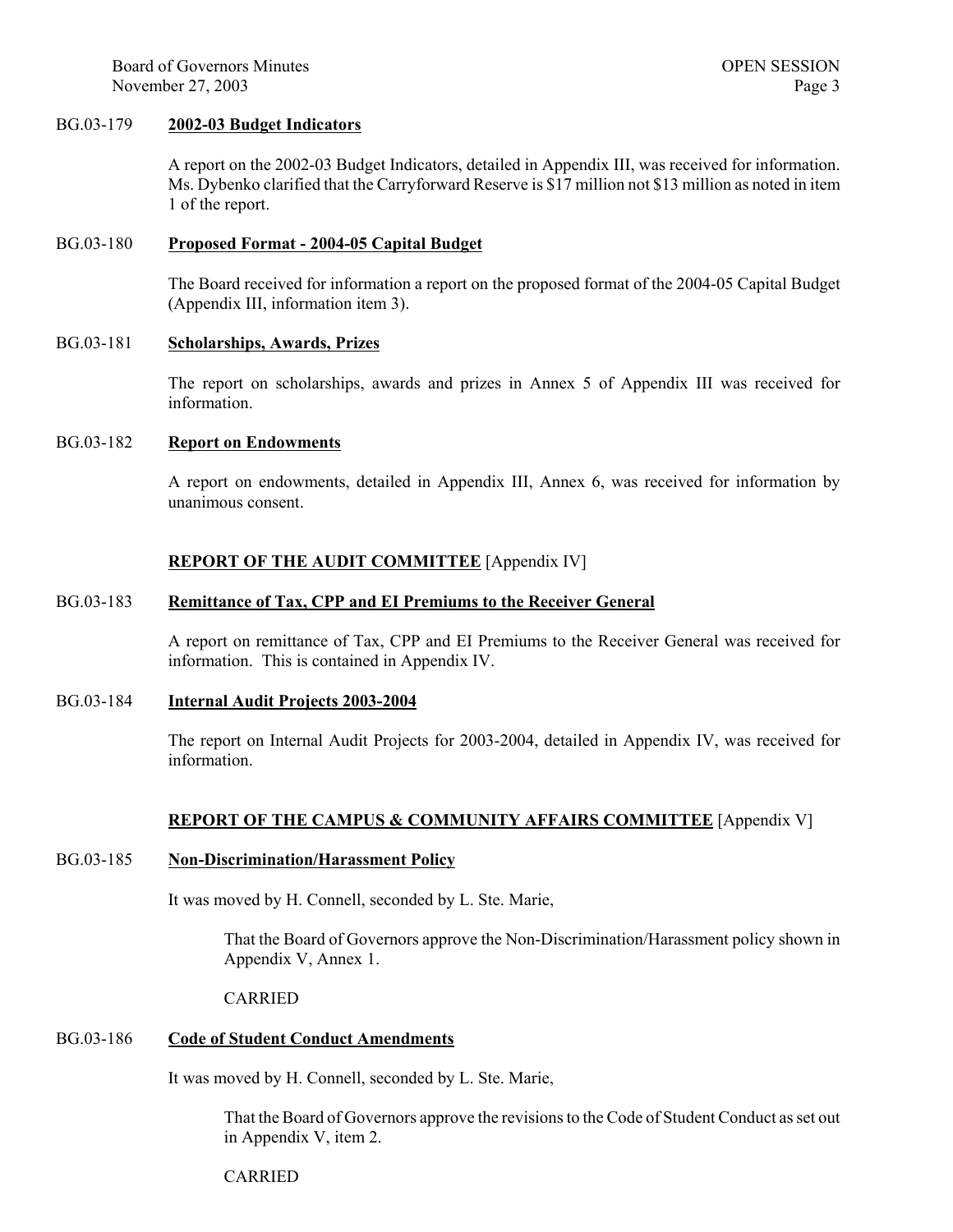Board of Governors Minutes **OPEN SESSION** November 27, 2003 Page 4

#### BG.03-187 **Code of Student Conduct - Annual Report: Misconduct and Sanctions for the Period July 1, 2002 - June 30, 2003**

The Code of Student Conduct - Annual Report: Misconduct and Sanctions for the Period July 1, 2002 - June 30, 2003, detailed in Appendix V, Annex 2, was received by the Board for information.

#### BG.03-188 **Code of Student Conduct - Annual Report: Appeals to the University Discipline Appeal Committee for the period July 1, 2002 - June 30, 2003**

The Code of Student Conduct - Annual Report: Appeals to the University Discipline Appeal Committee for the period July 1, 2002 - June 30, 2003, was received by the Board for information (Appendix V, Annex 3).

#### BG.03-189 **Mandated Review of the Code of Student Conduct**

Part XI of the *Code of Student Conduct*, enacted by the Board in May 2001, mandates a review of the Code by the Board of Governors within three years of initial implementation. CCAC reported the establishment of an *ad hoc* committee to conduct such a review. Details are found in Appendix V, Item 3, page 4. Dr. Susan Pepper, Associate Dean of the Faculty of Social Science, will chair the committee.

#### **REPORT OF THE SENIOR OPERATIONS COMMITTEE** [Appendix VI]

#### BG.03-190 **Board Membership**

A report on recently appointed and re-elected Board members, detailed in Appendix VI, item 1, was received for information by unanimous consent.

#### BG.03-191 **Change in Title: Vice-Provost (Academic Programs & Students)**

A report regarding the change in Title: Vice-Provost (Academic Programs & Students), detailed in Appendix VI, item 2, was received for information by unanimous consent.

#### BG.03-192 **Change in Title: Associate Vice-President (Communications and Public Affairs)**

A report about the change in title: Associate Vice-President (Communications and Public Affairs), detailed in Appendix VI, item 3, was received for information by unanimous consent.

#### BG.03-193 **Board Committee Meeting Dates**

The Board and Committee meeting dates, detailed in Appendix VI, item 4, was received for information by unanimous consent.

#### BG.03-194 **Appointments**

Details regarding appointments to the Engineering Science Advisory Committee, Canadian Centre for Activity and Aging and the London Museum of Archaeology Board, shown in Appendix VI, item 5, were received for information by unanimous consent.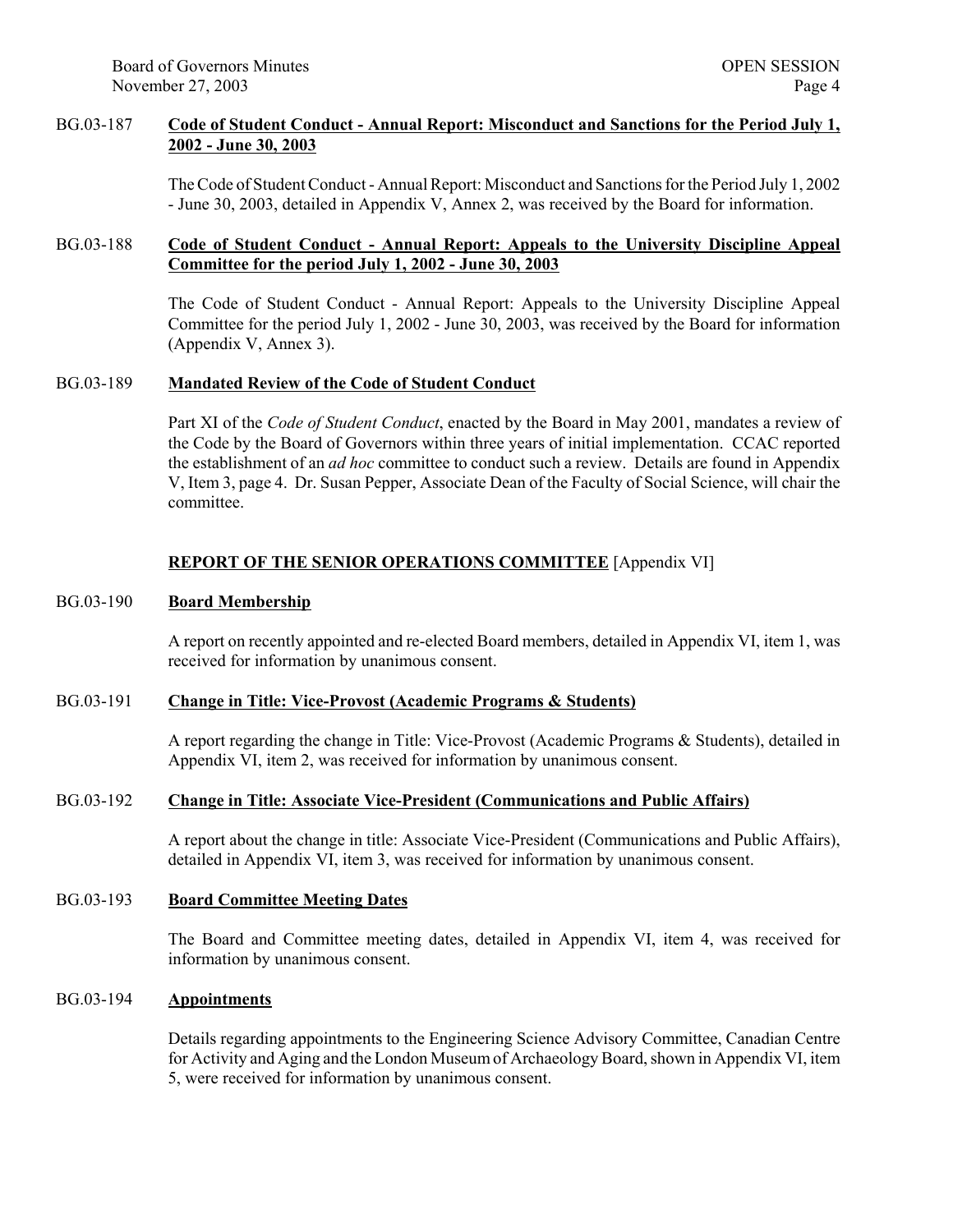#### **ITEMS REFERRED BY SENATE** [Appendix VII]

#### BG.03-195 **Strategic Research Plan**

It was moved by M. Noble, seconded by E. Stewart

That the Strategic Research Plan [August 2003] attached as Appendix VII, Annex 1, be approved.

Dr. Petersen provided a brief overview of the Strategic Research Plan detailed in Appendix VII, Annex 1.

Mr. Yamada suggested that since the Strategic Research Plan is considered to be a living document, metrics should be reviewed annually to identify areas of progress or lack thereof and these findings should be reported to the Board. He urged that Western focus on the recognition of and the importance of innovation and knowledge transfer and reinforce what the funding agencies are looking for, i.e., the benefit to society of the research proposal.

Mr. Vander Laan asked if Western's Strategic Research Plan dovetails with the strategic plans of the affiliated institutions, e.g., Robarts Research Institute, Lawson and LHSC, in order to achieve integration. Dr. Petersen stated that the Faculty of Medicine & Dentistry is Western's contact point to LHSC, Robarts and Lawson. He acknowledged that the affiliated institutions are key to Western's success in the competition for CIHR funds. The Faculty of Medicine & Dentistry established a citywide research plan which is integrated into Western's Strategic Research Plan and reflects the joint mission of all the institutions.

The question was called and CARRIED.

#### BG.03-196 **Appointments Procedure for Senior Academic and Administrative Officers of the University**

It was moved by J. Nash, seconded by B. Lynch,

That the composition of a selection committee for University Librarian – Section N, University Librarian - be amended by deleting (d) the Chair of the University Library Council given that the Library Council disbanded in 2002.

#### N. UNIVERSITY LIBRARIAN

#### Composition of Selection Committee

A committee to select a University Librarian shall consist of:

- (a) the Provost & Vice-President (Academic), who shall be Chair
- (b) the Vice-President (Research)
- (c) the Dean of Graduate Studies
- (d) the Chair of the University Library Council
- (e) 2 members of the full-time library staff, one of whom must be a professional librarian, elected by the full-time library staff
- (f) 2 members of faculty and 1 student, elected by Senate

CARRIED by unanimous consent.

#### BG.03-197 **Non-Discrimination / Harassment Policy**

A report detailing Senate's deliberations about the Non-Discrimination/Harassment Policy (Appendix VI, information item 1) was received for information. Senate ultimately advised the Board of its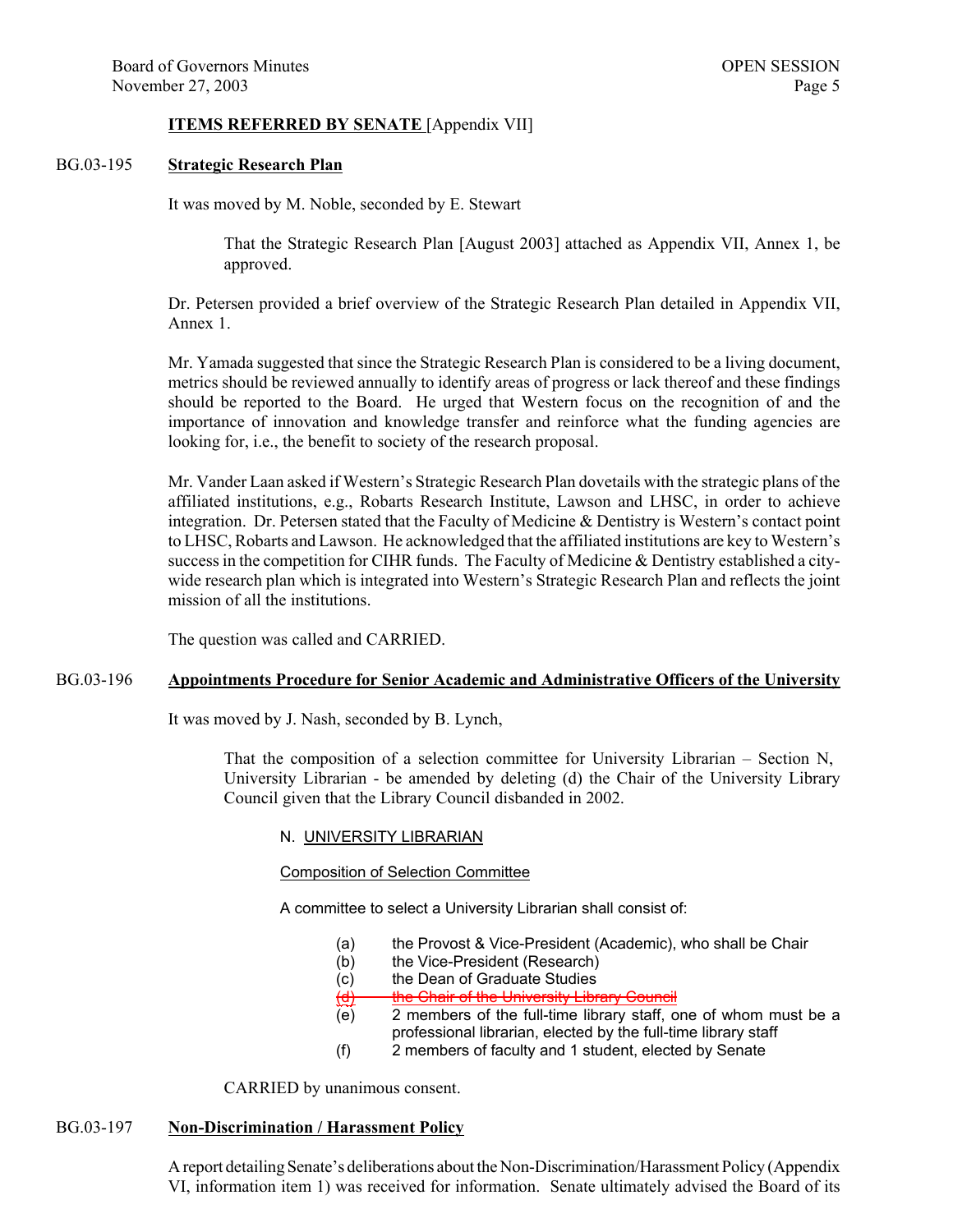endorsement of the proposed policy without change from what the Board approved at this meeting [see BG.03-185 above].

#### BG.03-198 **Annual Report of the Provost's Undergraduate Program Review Committee**

The annual report of the Provost's Undergraduate Program Review Committee, detailed in Appendix VII, Annex 2, was received for information.

#### BG.03-199 **Annual Report on the Status of Reviews of Graduate Programs**

The annual report on the Status of Reviews of Graduate Programs, detailed in Appendix VII, Annex 3, was received for information.

#### BG.03-200 **The Senior Administrative Organization and Leadership of Information Technology Services at Western**

The Senior Administrative Organization and Leadership of Information Technology Services at Western report, detailed in Appendix VII, Annex 4, was received for information.

#### BG.03-201 **Report of the Academic Colleague**

The Report of the Academic Colleague on the 267<sup>th</sup> meeting of the Council of Ontario Universities, Annex 5 to Appendix VII, was received for information.

#### BG.03-202 **Appointments**

The announcement of a number of academic administrative appointments was provided in Appendix VII and was received by the Board for information.

#### BG.03-203 **TUITION FEES FOR CONCURRENT PROGRAMS**

Dr. Moran gave a presentation on tuition fees for concurrent programs. Overhead slides used to highlight his presentation are attached a[s Appendix 2.](#page-9-0) 

Mr. Lynch asked why the tuition fees for concurrent programs is set at 92.5% of the combined tuition cost of the two individual programs, rather than being based on the cost of the courses selected. Dr. Moran stated Western's approach is that there is a general cost associated with offering a program such as an MBA program or a graduate program in medical biophysics, and that students should pay for a program and not for a particular service (e.g., course).

#### BG.03-204 **SELECTED CLIPPINGS** [Appendix VIII]

The Board was provided with selected media clippings about the University (Appendix VIII).

#### BG.03-205 **FAREWELL TO DR. COLCLEUGH**

Dr. Davenport, on behalf of the Board, thanked Dr. Colcleugh for his contributions to the work and deliberations of the Board during his eight-year term, and to his outstanding leadership during his two years as Chair of the Board of Governors.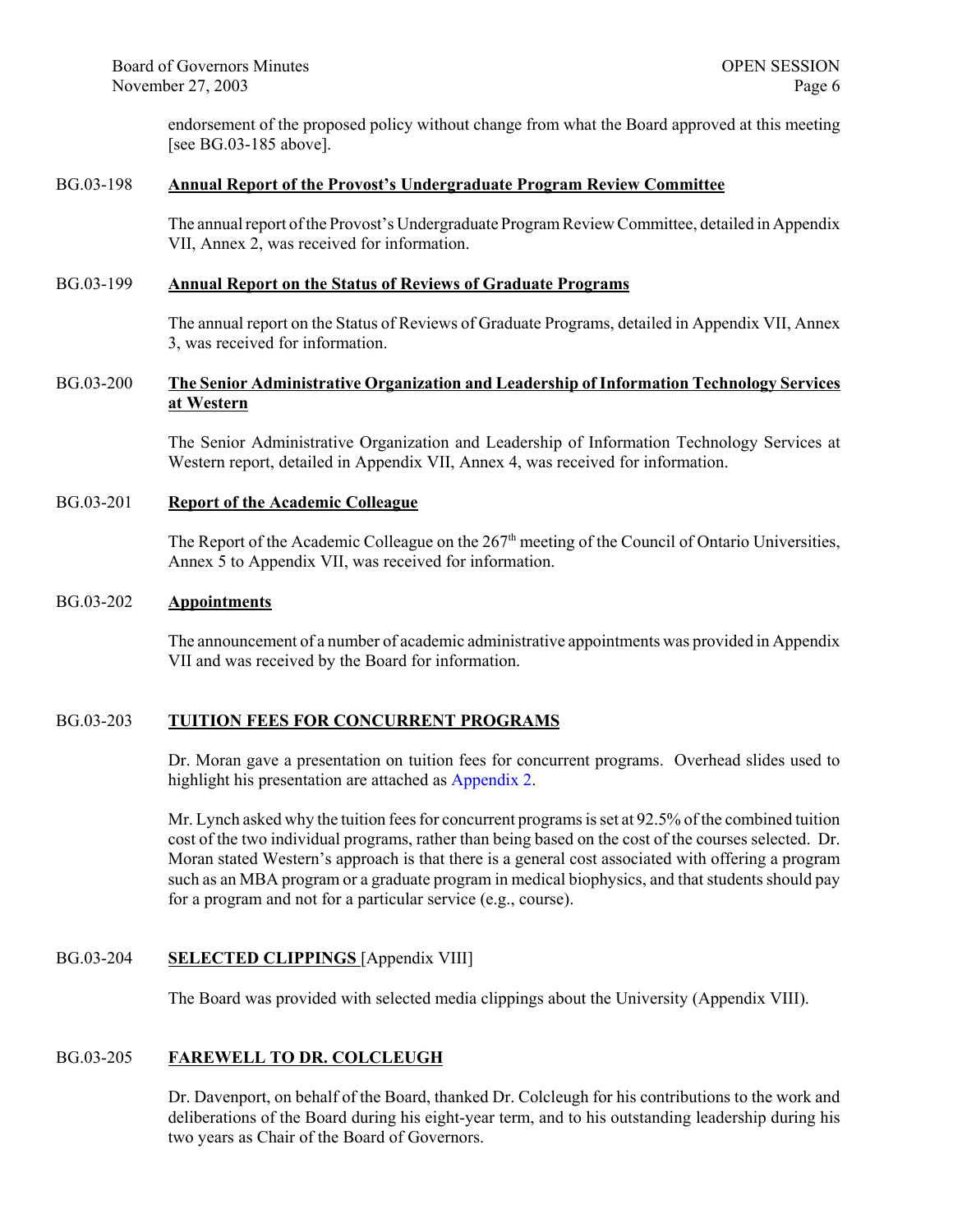Board of Governors Minutes OPEN SESSION<br>November 27, 2003 Page 7 November 27, 2003

### **ADJOURNMENT**

The meeting adjourned at 4:20 p.m.

R.G. Colcleugh J.K. Van Fleet Chair<br>
Chair Secretary

Secretary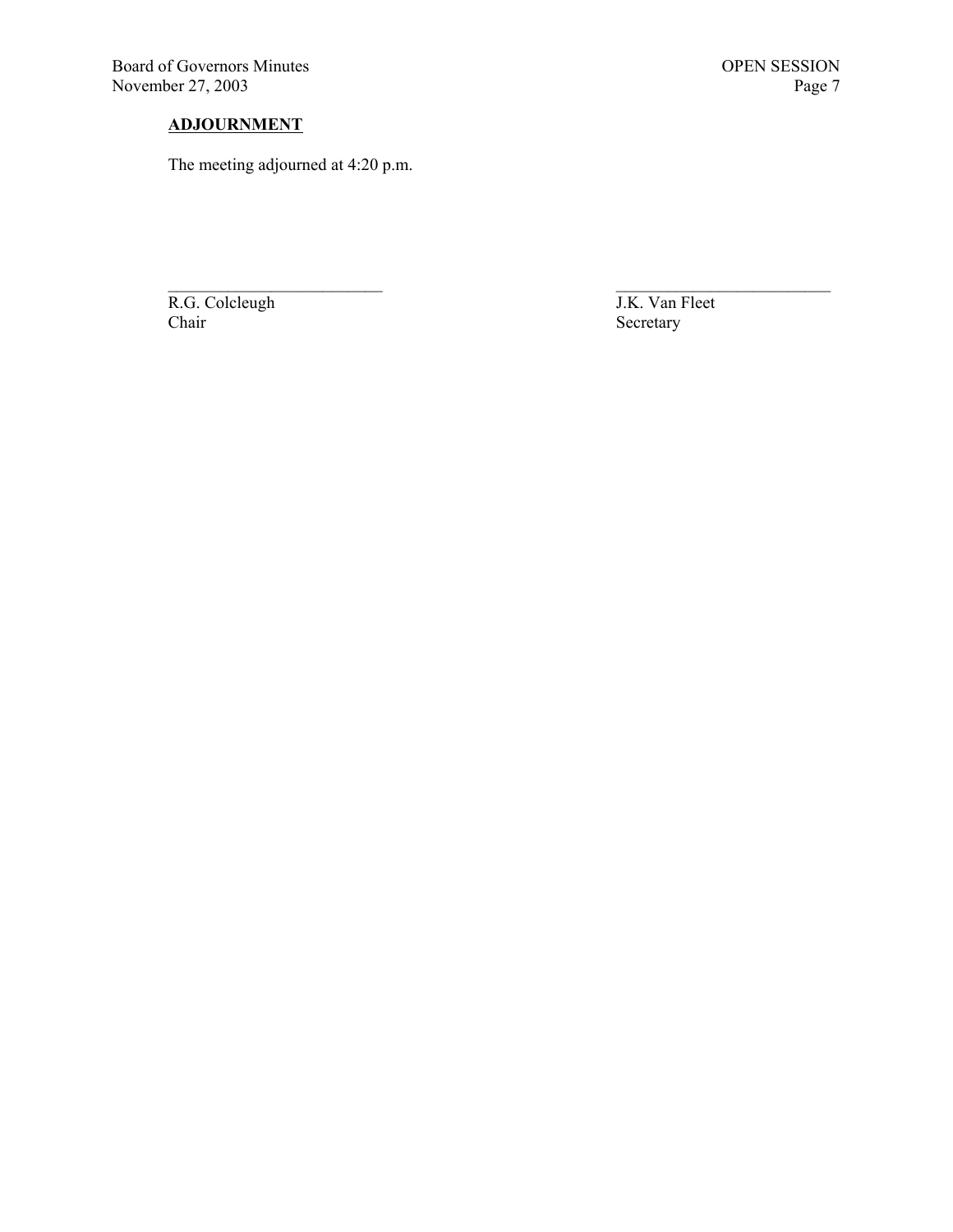# <span id="page-7-0"></span>President's Report to the Board of Governors

- Sarnia-Lambton Research Facility
- Maclean's Annual Rankings of Universities
- COU Meeting with New Minister
- Western's Fall Preview Day
- Fundraising for Athletics

Dr. Paul Davenport November 27, 2003

# Sarnia-Lambton Research Facility

- County of Lambton purchased Dow Modeland Site through Community Development Corporation.
- City of Sarnia purchased adjacent lands for Business Park (214 acres).
- UWO Research Park Corporation will manage the facility as Sarnia-Lambton campus.

# Chemical Valley Opportunities

- $\bullet$  R & D Collaboration
- Pilot Projects.
- Graduate Placements.
- Knowledge and Innovation with strong regional base.

3

5

# *Maclean's* Ratings

- $\bullet$  Western #3 in Medical-Doctoral tied with Queen's
- Areas of strength
	- $\blacksquare$  Students with 75% or higher
	- **Proportion who graduate**
	- Upper-year class sizes
	- Faculty with Ph.D.
	- Social Science and Humanities grants
	- Scholarships and Bursaries
	- Alumni support

*Maclean's* and "University Report Card"

Western outstanding in:

- Academic quality
- Breadth of programs
- Libraries and computing
- Student support services
- Outstanding faculty
- Residence and campus life

# Meeting with Minister

- COU Executive Heads met Hon. Mary Anne Chambers – November 12
- $\bullet$  Briefing on key issues:
	- **Enrolment growth and system capacity**
	- **Tuition fee policy**
	- Infrastructure and new construction
	- Graduate education
	- Unfunded Students
	- **Quality of Education**

4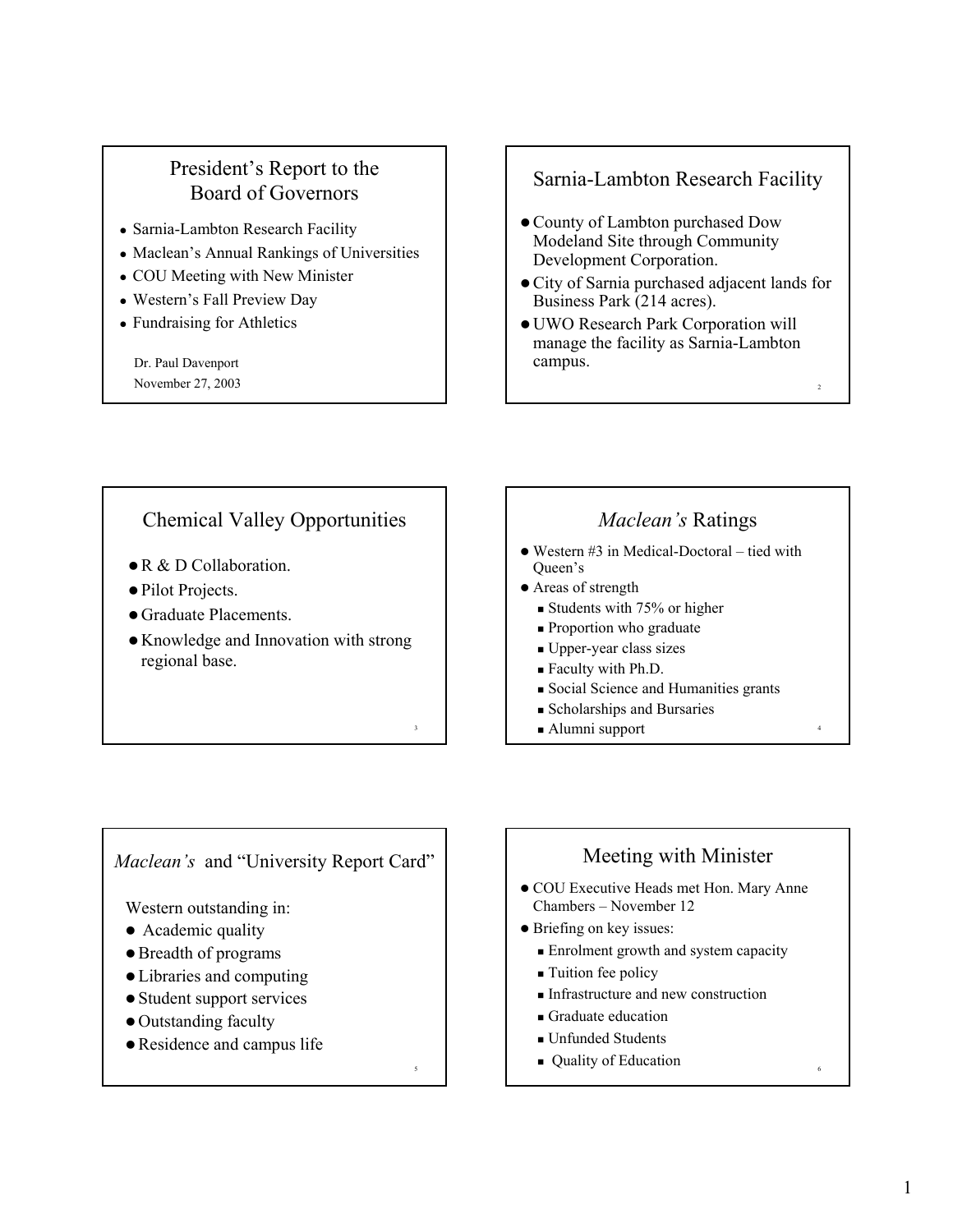# Fall Preview Day November 15, 2003

- $\bullet$  4,270 prospective students and families
- z PD spoke at Science, Social Science, Health Sciences welcomes
- $\bullet$  Over 300 student volunteers
- The "Western Experience"

# Fundraising for Athletics

- Student Athletic Awards and Bursaries (Goal \$500,000)
- z Championship Fund (Goal \$750,000)
- $\bullet$  Mustang Spirit Fund (Goal \$1,000,000)
- $\bullet$  Individual Team Support (Goal \$1,500,000)

8

 $\bullet$  Sponsorships

7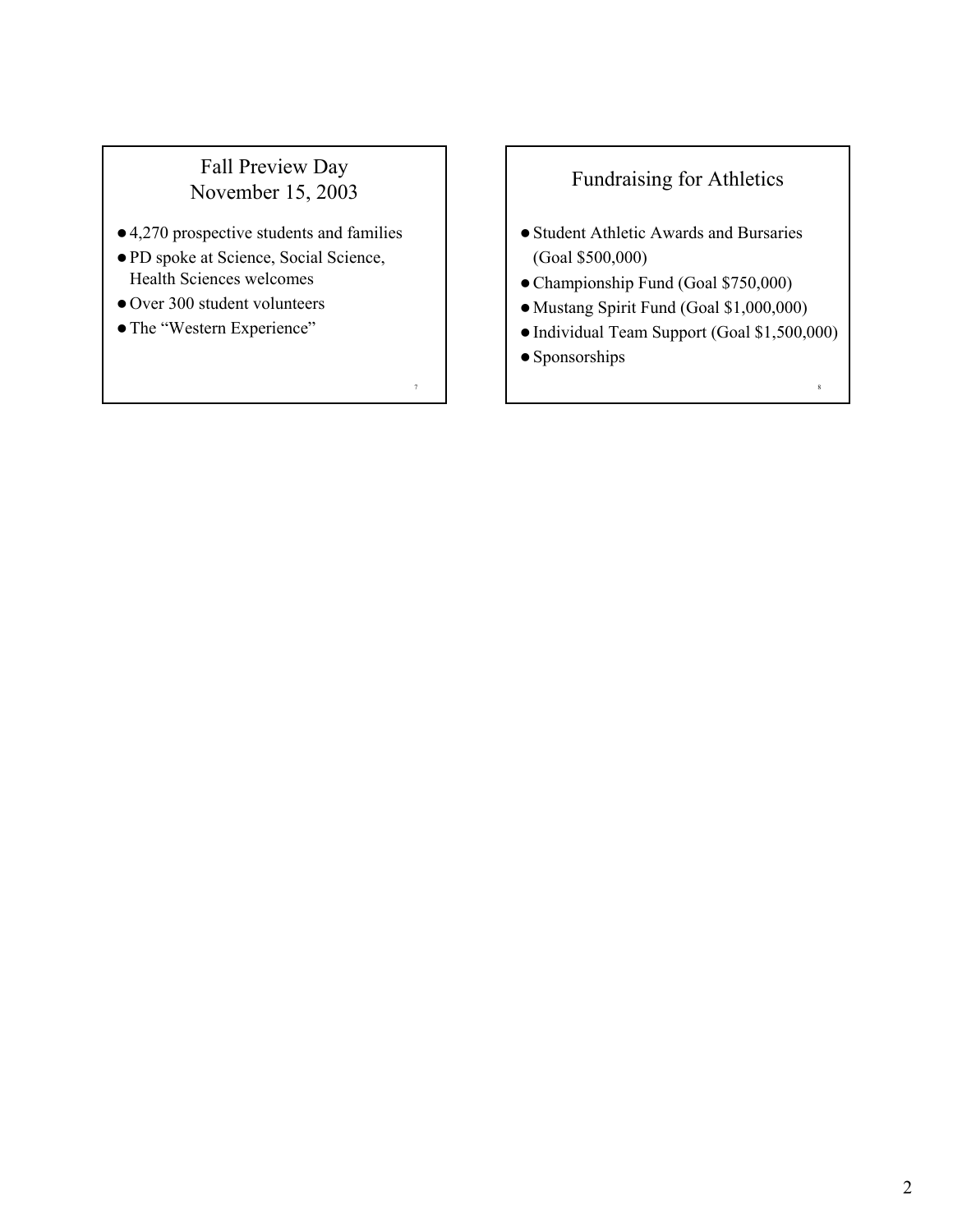<span id="page-9-0"></span>*The University of Western Ontario*

# Tuition Fees in Concurrent Programs

November 2003

### Concurrent Programs

**Figure 4**

• Enrolment has increased from 7 students in 1998-99 to 102 students in 2003-04

# Rationale for Concurrent Program Tuition Fee Structure

- Tuition set at approximately 92.5% of the tuition cost if the programs are taken sequentially
- Program are one year less of university study
- Tuition is based on outcome (2 degrees) while recognizing that there should be some savings to the student

# Current Concurrent Programs

- HBA and Law
- HBA and Engineering
- HBA and Direct-Entry Programs in HS, FIMS, FMD
- MBA and Law
- B.Ed. and Mathematics
- Law and Engineering
- Law and Computer Science

# HBA and Law 2003-04 Tuition Fees

| Year           | Program        | <b>Tuition Rate</b> | Tuition |
|----------------|----------------|---------------------|---------|
|                | <b>HBA</b>     | <b>HBA</b>          | 18,000  |
| $\mathfrak{D}$ | <b>HBA/LLB</b> | LLB                 | 9,750   |
| 3              | <b>HBA/LLB</b> | Blended             | 16,350  |
|                | <b>HBA/LLB</b> | Blended             | 16,350  |

Taken concurrently this program would take 4 years and costs \$60,450. Taken sequentially these programs would take 5 years and cost \$65,250.

# HBA and Engineering 2003-04 Tuition Fees

| Year | Program     | <b>Tuition Rate</b> | Tuition |
|------|-------------|---------------------|---------|
|      | Engineering | Engineering         | 5,950   |
| 2    | Engineering | Engineering         | 5,950   |
| 3    | HBA/Engg    | Blended             | 14,510  |
| 4    | HBA/Engg    | <b>Blended</b>      | 14,510  |
| 5    | HBA/Engg    | Blended             | 14,510  |

Taken concurrently this program would take 5 years and costs \$55,430. Taken sequentially these programs would take 6 years and cost \$59,800.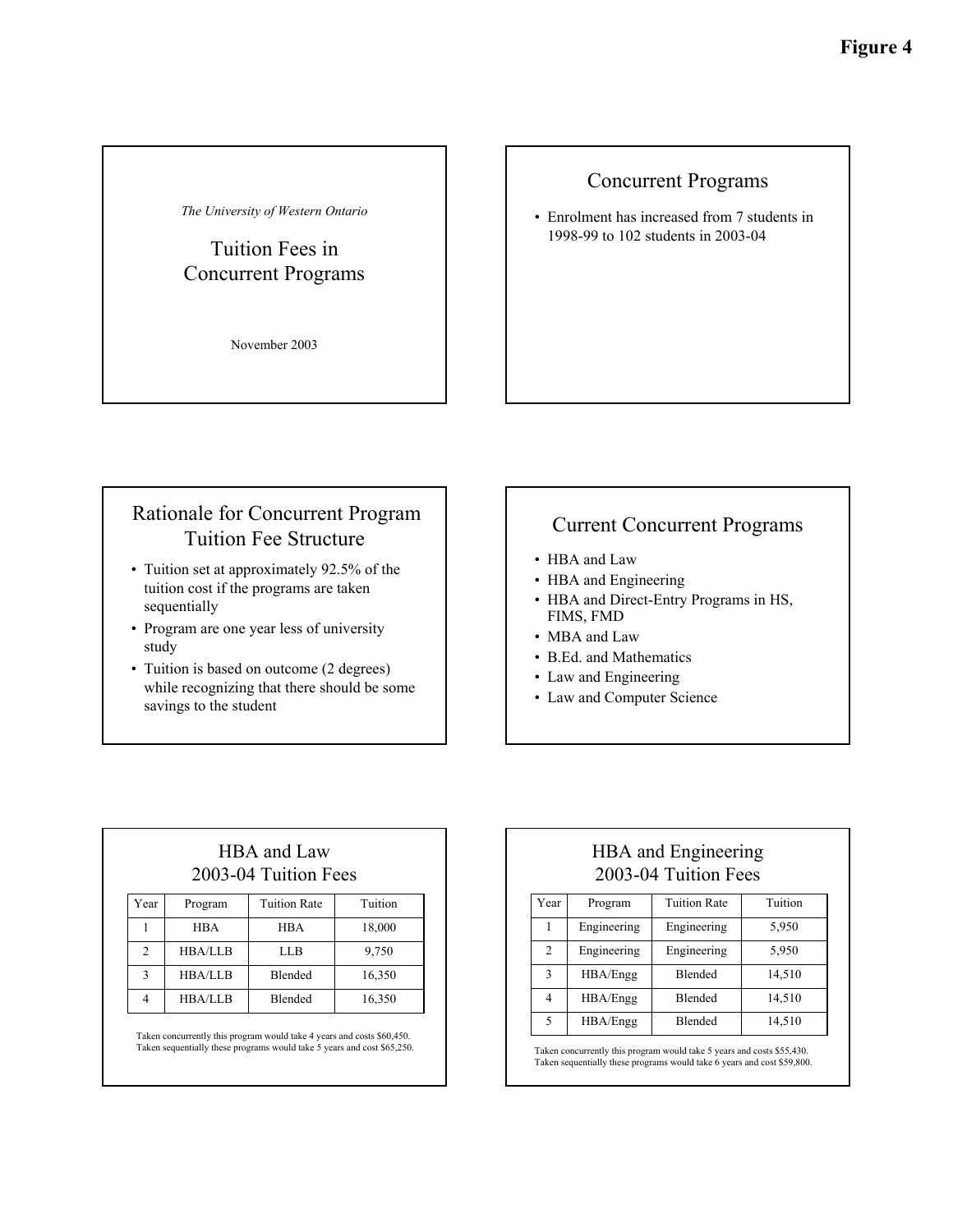| <b>HBA</b> and Direct-Entry Programs |  |
|--------------------------------------|--|
| 2003-04 Tuition Fees                 |  |

| Year           | Program    | <b>Tuition Rate</b> | Tuition |
|----------------|------------|---------------------|---------|
|                | DE Program | DE Program          | 4,140   |
| 2              | DE Program | DE Program          | 4,140   |
| 3              | HBA/DE Pgm | Blended             | 13,430  |
| $\overline{4}$ | HBA/DE Pgm | Blended             | 13,430  |
| 5              | HBA/DE Pgm | Blended             | 13,430  |

Taken concurrently this program would take 5 years and costs \$48,570. Taken sequentially these programs would take 6 years and cost \$52,560.

### MBA and Law 2003-04 Tuition Fees

**Figure 4**

| Year           | Program        | <b>Tuition Rate</b> | Tuition |
|----------------|----------------|---------------------|---------|
|                | <b>MBA/LLB</b> | <b>Blended</b>      | 19,790  |
| $\mathfrak{D}$ | <b>MBA/LLB</b> | <b>Blended</b>      | 19,790  |
| 3              | <b>MBA/LLB</b> | <b>Blended</b>      | 19,790  |
| 4              | <b>MBA/LLB</b> | <b>Blended</b>      | 19,790  |

Taken concurrently this program would take 4 years and costs \$79,160. Taken sequentially these programs would take 5 years and cost \$85,250.

| <b>B.Ed. and Mathematics</b><br>2003-04 Tuition Fees |         |                     |         |
|------------------------------------------------------|---------|---------------------|---------|
| Year                                                 | Program | <b>Tuition Rate</b> | Tuition |
|                                                      |         |                     |         |

|   | Math     | Math    | 4,140 |
|---|----------|---------|-------|
| 2 | BEd/Math | Blended | 4,300 |
| 3 | BEd/Math | Blended | 4,300 |
|   | BEd/Math | Blended | 4,300 |
|   | BEd/Math | Blended | 4,300 |

Taken concurrently this program would take 5 years and costs \$21,340. Taken sequentially these programs would take 4 years and cost \$21,535.

### Law and Engineering 2003-04 Tuition Fees

| Year                        | Program     | <b>Tuition Rate</b> | Tuition |
|-----------------------------|-------------|---------------------|---------|
|                             | Engineering | Engineering         | 5,950   |
| $\mathcal{D}_{\mathcal{L}}$ | Engineering | Engineering         | 5,950   |
| 3                           | LLB/Engg    | <b>Blended</b>      | 9,290   |
| 4                           | LLB/Engg    | <b>Blended</b>      | 9,290   |
| 5                           | LLB/Engg    | Blended             | 9,290   |
| 6                           | LLB/Engg    | Blended             | 9,290   |

Taken concurrently this program would take 6 years and costs \$49,060. Taken sequentially these programs would take 7 years and cost \$53,050.

| Law and Computer Science |
|--------------------------|
| 2003-04 Tuition Fees     |

| Year                     | Program  | <b>Tuition Rate</b> | Tuition |
|--------------------------|----------|---------------------|---------|
|                          | Comp Sci | Comp Sci            | 4,140   |
| $\mathfrak{D}$           | Comp Sci | Comp Sci            | 4,140   |
| 3                        | LLB/CS   | <b>Blended</b>      | 8,520   |
|                          | LLB/CS   | <b>Blended</b>      | 8,520   |
| $\overline{\phantom{0}}$ | LLB/CS   | Blended             | 8,520   |
| 6                        | LLB/CS   | <b>Blended</b>      | 8,520   |

Taken concurrently this program would take 6 years and costs \$42,360. Taken sequentially these programs would take 7 years and cost \$45,810.

# Program Entry Issues

- Each concurrent program has a specific entry/application date
- However, there are exceptions within virtually every concurrent program
- Example: The HBA/LLB program is designed for students to apply after their HBA1 year.
	- However, there are instances where students will complete their LLB1 year and then be admitted to the concurrent program